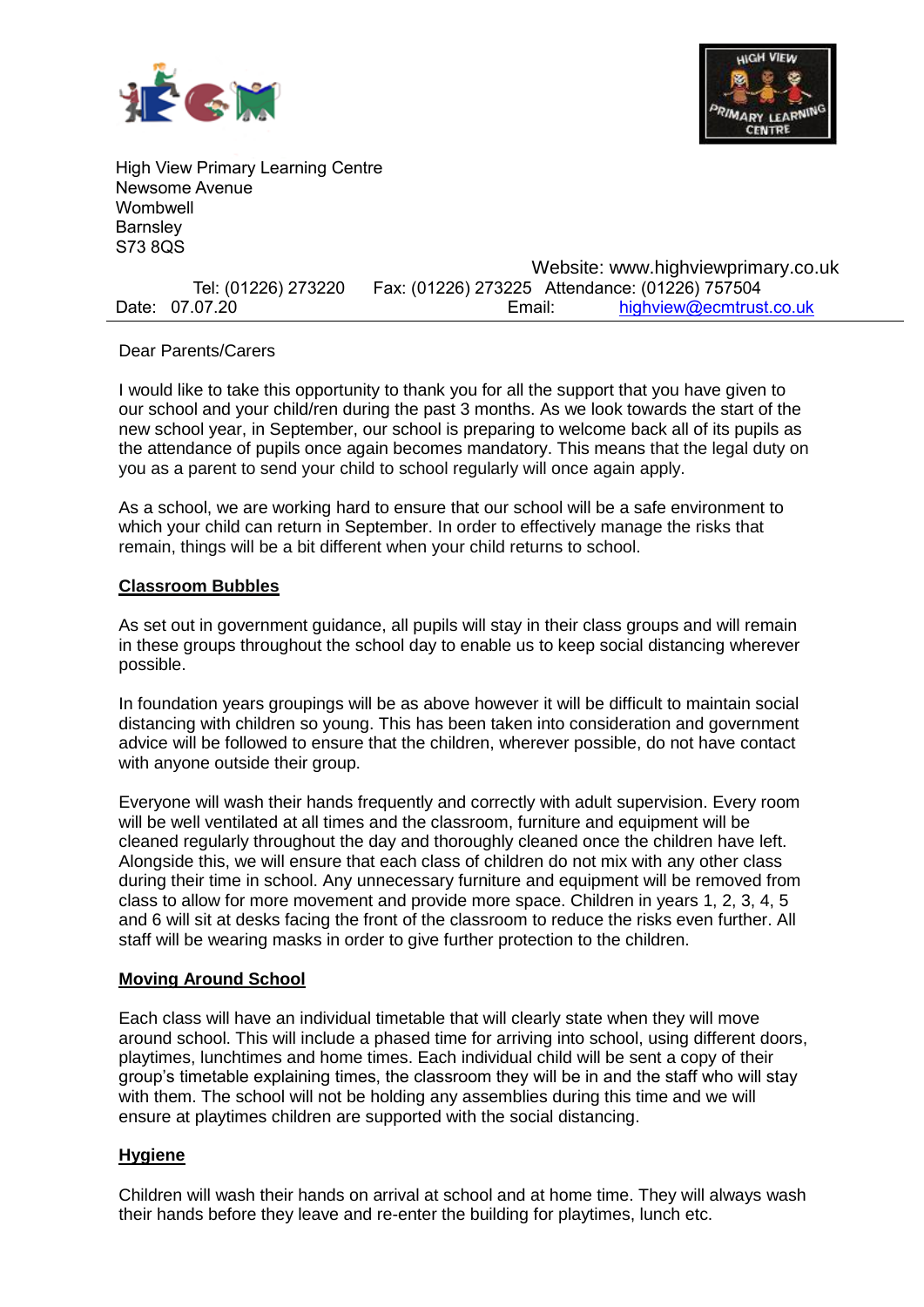Staff will continue to wear PPE (Personal Protective Equipment). This will mean that all staff will be wearing a face mask/faceshield all day, we have aprons and gloves for personal care and when administering first aid and digital thermometers which will be used for staff and children should they say they are unwell. Each classroom has soap and antibacterial hand gel. The staff will also hand wash upon entry and throughout the day.

# **Lunches**

For the beginning of term we will be having our lunches in our classrooms (apart from Reception as these need the tables in the dining hall) to avoid cross contamination of bubbles. Currently, we are providing cold sandwiches. However, we are looking into the possibility of warm sandwiches as an option as these can also be eaten in the classrooms. We will send out further information when we have the final outcome from our meal provider. Pupils are also able to bring their own packed lunch should they choose. The lunch times will be staggered and outside areas on a rota to ensure all pupils use each playground.

## **Strict Guidelines for those displaying symptoms and those who test positive**

All of the school community must follow strict guidelines to protect the whole school community. Anybody who feels unwell must contact the school via phone to discuss their symptoms. If anyone has a temperature, new persistent cough or a loss of taste or smell they **must not** enter the school grounds. If a member of staff or child in a group were to displays symptoms during school, they will be immediately removed from the classroom and taken to an isolation room. The person displaying the symptoms will have a test as soon as possible. If the person tests positive the school will follow the guidance of public health England and contact parents to inform them of any further action that is required and whether children and staff from this group will have to quarantine at home for the next 14 days. School will keep in contact with you should this event take place.

## **Uniform**

Children will be expected to return to school in school uniform. Should you have any problems in this area please contact the school who will support with answering any questions.

# **Breakfast and After School Clubs**

School is currently communicating with Joanne George regarding the possibility of providing a breakfast and afterschool club. A risk assessment is currently being completed regarding the number of pupils attending, the year group and classes the pupils attend as we will have to ensure we can keep all safe and not cross contaminate the bubbles. We really appreciate your patience and support with this and we will endeavour to come up with a solution to be able to provide support for those that need this service. It may be that we delay opening this up for the first few weeks to ensure all procedures are in place should we open this service up.

### **In the Event of an Outbreak**

If the school experiences an outbreak, either because we have 2 or more confirmed cases of coronavirus (COVID-19) among pupils or staff within 14 days, or we see an increase in pupil or staff absence due to suspected or confirmed cases of coronavirus (COVID-19), we will contact the local health protection team. This team will advise us if additional action is required.

Where an outbreak in school is confirmed, a mobile testing unit may be dispatched to test others who may have been in contact with the person who has tested positive. Testing will first focus on the person's class, followed by their year group, then the whole school, if necessary.

If our local area sees a spike in infection rates that results in localised community spread, decisions will be made on what measures to implement to help contain the spread. The